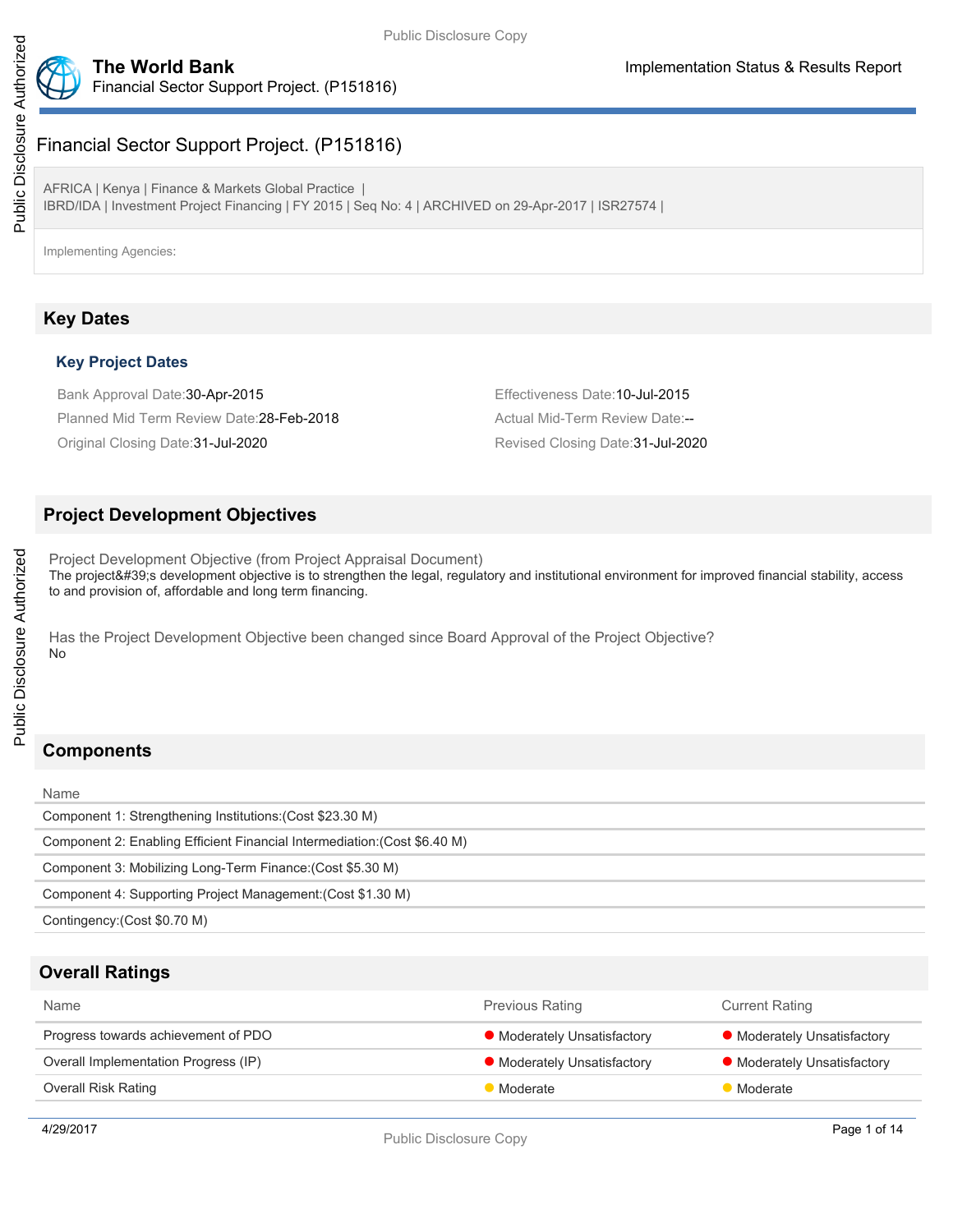



## **Implementation Status and Key Decisions**

Since project effectiveness, a number of key implementation challenges around procurement and payments have emerged which have been discussed with National Treasury. These challenges have effectively halted procurements and delayed payments on the Project. Recent dialogue with National Treasury has resulted in resolving these delays, and Management expects implementation and progress towards the achievement of the Development Objectives should be back on track within 6 months.

#### **Component 1: Strengthening Financial Institutions**

This component will focus on the overarching reform, modernization, and capacity support to the financial sector institutional framework. This component will deliver technical assistance to the various beneficiaries, mostly in the form of consultancies, to design roadmaps and action plans, and implementation support to realize the planned reforms. It will also support the upgrade of IT systems and deliver capacity support to ensure a more effective functioning of the financial architecture.

#### **Subcomponent 1A – Banking Supervision**

#### *Key activities, work plan updates & key issues*

Key factors influencing the outcome of this work stream: The key issue affecting the sector at present is the implementation of the interest rate caps (refer to market developments above for further detail) which is part of a broader market constraint i.e. high cost of credit in Kenya. The reduction in spreads has been particularly felt by smaller banks (tier 2 and tier 3) as they generally have a higher cost of borrowing. The sector has also suffered from a loss of confidence following the shutting down of 3 banks in the last 24 months (Dubai Bank, Imperial Bank and Chase Bank). These events resulted in a flight to quality as depositors favored larger banks and, consequently, smaller banks currently cannot borrow at acceptable rates on the interbank market due to this lack of confidence. These banks are therefore borrowing at rates in excess of 10% from the regulator (CBK). The drying up of credit is an economy-wide issue but areas affecting the banking sector specifically include: reduced profitability of the sector, higher NPLs/reduction in the quality of assets, reduced liquidity for the bottom half of the sector (i.e. there is liquidity but it is heavily skewed to tier 1 banks), concerns over supervisory capacity of the regulator following the alleged fraudulent activities that caused the shut downs of the 3 banks, overall concerns over stability of the sector and the consequential impact on the NSE as banking shares comprise a majority of the overall market cap.

From a regulatory perspective, the FSA Bill has recently been passed and the CBK will be concerned over its regulatory position going forward. This will need to be accounted for in the support provided under FSSP.

Key activities: i) Strengthening consolidated supervision across sectors ii) Strengthening cross-border supervisory coordination iii) Strengthening crisis preparedness and crisis management iv) Strengthening financial stability and macro-prudential policy v) Strengthening the financial sector safety net.

KDIC: KDIC is one of the beneficiaries of the project. It was recently established by the Kenya Deposit Insurance Act 2012 as the main authority responsible for bank resolution and deposit insurance, and is the successor to the previous Deposit Protection Fund, which was a "paybox plus" deposit insurer, housed at the CBK and with deposit insurance and liquidation powers only. The new KDIC, which commenced operations in July 2014, is an autonomous body, which has an expanded mandate, including that of statutory manager or receiver of distressed banks. The FSSP aims to support, inter-alia, KDIC's effectiveness as a resolution authority and deposit insurer. In this regard, a medium-term advisor has recently been procured to assist the KDIC over a period of 18 months in strengthening its institutional capacity.

Suggested work plan amendments: i) alignment of duplicative activities. For example, both the Financial Stability/Research team and the Banking Supervision Department have submitted proposals for developing databases that are similar or overlap ii) inclusion of a consultancy to strengthen supervisory processes, procedures and operations within the BSD of the CBK for a period of about 6 months. A TOR has subsequently been circulated and received a No Objection from the bank iii) exclusion of activities which fall outside the scope of the project design (as the mission understands them) e.g. video-conferencing, laptops, i-pads, activities related to financial inclusion surveys and training on RBS for AML/CFT iv) inclusion of a database to identify risks at the micro and macro levels for the CBK Research Department

Key issues: i) As a result of the current uncertainty in the banking sector and heightened focus on supervision by the Governor of the CBK, the project remains susceptible to urgent requests from CBK and KDIC to assist with capacity building in this area and would need to remain open to adjustments to the scope of the project.

#### **Subcomponent 1B – Payments**

#### *Key activities, work plan updates & key issues*

Change Management: While the authorities have set up a cabinet-level ICT committee driving e-government initiatives, they have yet to institutionalize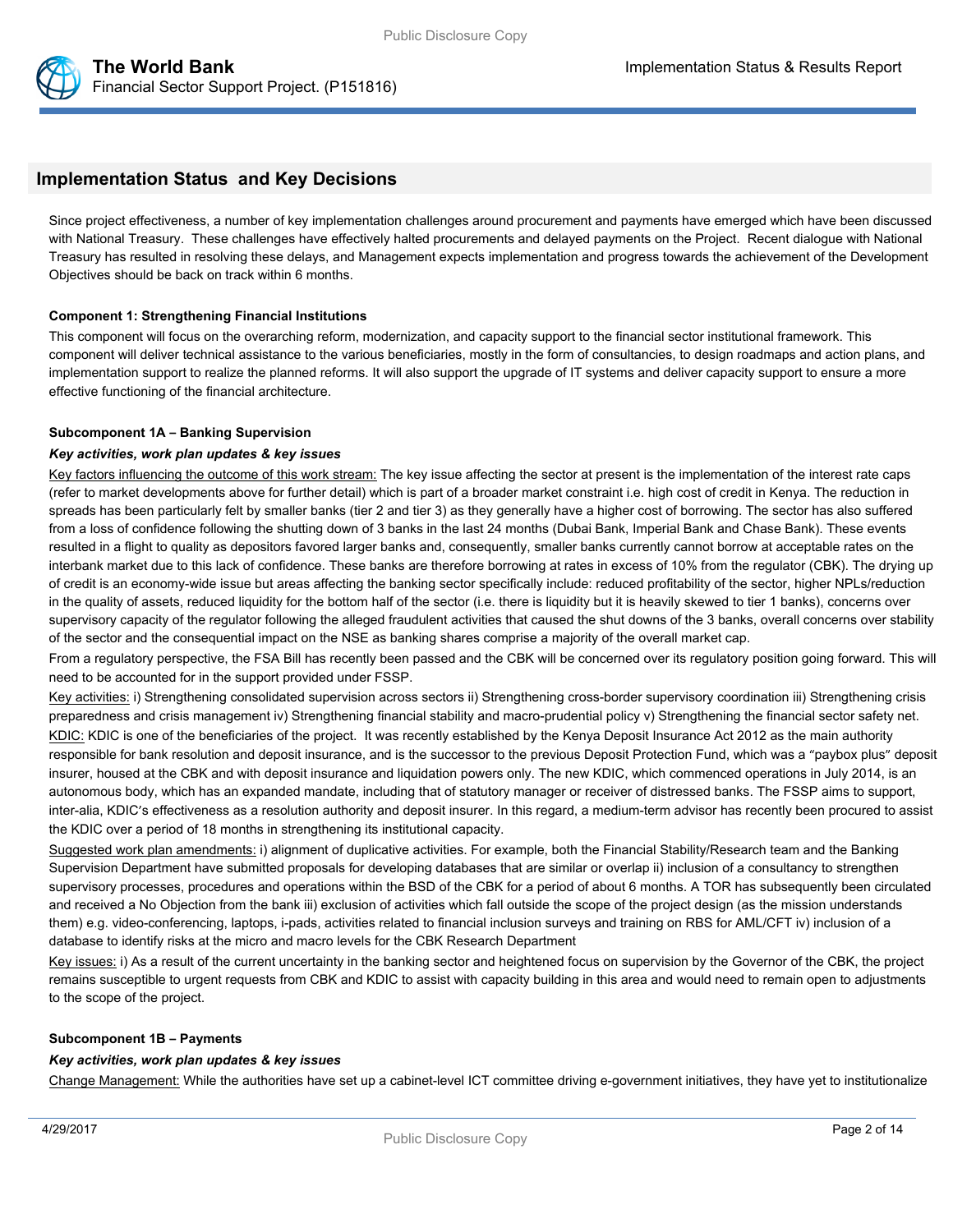

change management frameworks and project management functions launched under ad hoc provisional structures at NT. Therefore, a key activity in the work plan will be to recruit a program manager and other technical specialists (comprising a central program management unit at the Treasury) to introduce robust governance structures.

MDAs (States Ministries, Departments, and Agencies): The program is initially targeting a limited cluster of MDAs viz.: i) Ministry of Lands, Housing and Urban Development; ii) Office of the Attorney General and Department of Justice; iii) National Transport and Safety Authority; iv) Department of Immigration Services; and v) Kenya Police Service. Procurement of specialists to support the Government Digital Payments (GDP) Taskforce to scale up implementation of the digitization agenda in MDAs is currently underway and awaiting PS approval.

Proposed changes to the work plan: i) For the GDP Program, introduction of a readiness assessment to provide a baseline of the current state of readiness for each targeted MDA; ii) for the CBK, scoping and definition of business and technical requirements for upgrading the RTGS system and facilitation of engagement with capital markets and other stakeholders to achieve strong commitment and collaboration.

Recommendations: i) adjustment of the stated work plan at NT to be organized into 2 thematic areas: 1. Policy and strategy management (planning, implementation, and M&E) related to the digitization initiative, including partnership management and 2. Digitization and change management ii) adjustment of the stated work plan for CBK to be organized into 2 thematic areas: 1. Upgrading and replacing the current RTGS and CSD systems and 2. Reviewing payment system oversight framework and practice; iii) the establishment of key measurement indicators for NT to digitize payments and services across targeted MDAs; iv) the establishment of key output indicators for monitoring work plan progress v) On April 6th, 2017, Cabinet approved the Computer and Cybercrime Bill 2016, which seeks to address investigative and prosecutorial challenges arising from the current legal framework. The Bill aims at improving investigations into cybercrimes by making provisions for procedural law tools and securing electronic evidence for effective national and international cooperation. Cyber security is currently an area of concern and during a mission in March 2017, the GDP team voiced interest for FSSP project support on cyber security.

Key Issues: i) There is been no movement on any of the planned items since the last update, most notably at the CBK where none of the procurement/preparatory activities have even started. Team to consider requesting the CBK to either reconfirm interest or consider refocusing/reallocating funds elsewhere; ii) team to consider requesting NT GDP team to also reconfirm interest or consider refocusing/reallocating funds elsewhere.

#### **Subcomponent 1C – SACCOs**

#### *Key activities, work plan updates & key issues*

Improving and automating Risk-Based Supervision at SASRA: To be achieved by revising processes, ratios, reporting formats, training the 20 new supervisors and automating off/on-site supervisory processes. Research and implement a market conduct supervisory unity within SASRA. A training program has been developed along with the Kenya School of Monetary Studies and the International Credit Union Regulators' Network and will be launched in May 2017. A potential resident advisor was asked to submit a methodological approach and costs at the end of February 2017 but contracting has not yet been completed. Both the training of staff and contracting of an advisor should be completed by the end of May. Implementation of a central liquidity facility (CLF): facilitating payment services so consumers can use SACCOs as a primary financial institution. This report was presented and discussed with the SASRA Board and adopted by management. The CLF report was also presented the National Treasury and Deputy Governor of CBK. The Deputy Governor of CBK will be invited to visit CLFs in the US and Canada and meet with other SACCO regulators during her July visit to the Bank of Canada. Together, SASRA and CBK need to agree on liquidity support mechanisms for DT-SACCOs and communicate with the sector.

Initiating a Deposit Guarantee Fund for Deposit-Taking SACCOs: TORs have been developed and issued for this component however identification of a consultant has been slow to proceed. SASRA to continue this work, as envisioned in the SACCO Act and a report should be completed by year-end. Key issues: i) SACCOs currently do not have access to positive data in the credit bureaus and this is urgently needed (fewer than 10 SACCOs are part of the credit reference bureaus). ii) Liquidity to keep up with the demand for loans.

#### **Component 2: Enabling Efficient Financial Intermediation**

This component will move forward the financial inclusion agenda in the Republic of Kenya with a focus on strengthening financial infrastructure and making more transparent the pricing of financial intermediation (savings and lending) so that more businesses and individuals have access to affordable financial products. The component will support consultancies, training and IT purchases.

#### **Subcomponent 2A – Credit Reporting**

#### *Key activities, work plan updates & key issues*

Enhancing the existing framework for credit information sharing: To be achieved through a review of the existing framework, identification of gaps and development of proposals for areas across the financial sector in which the framework can be harmonized.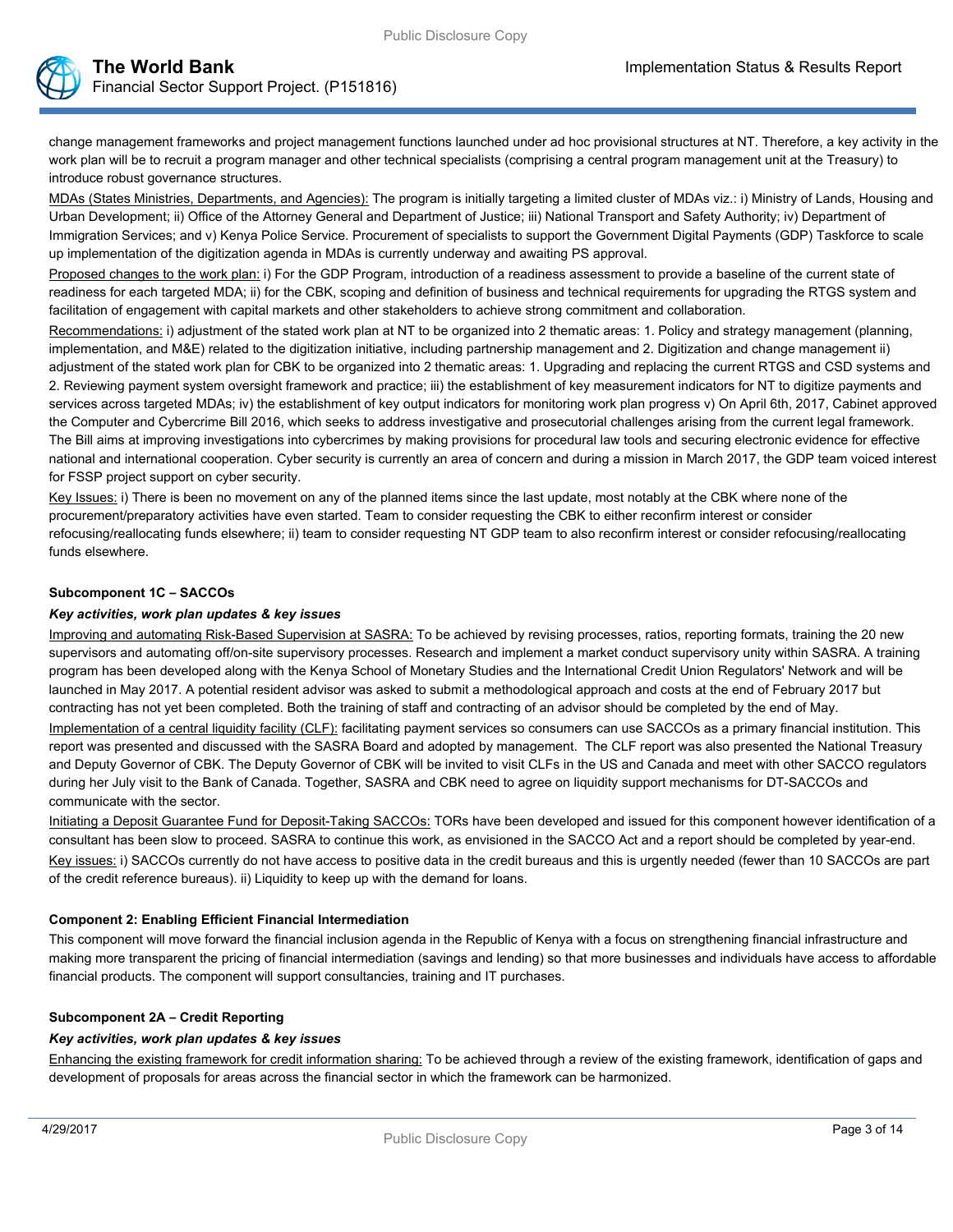

Enhancing consumer education on credit information sharing: To be achieved through development of a consumer education program on credit reporting and delivery of campaigns through mass media channels.

Key issues: i) Credit information sharing is a new development in the Kenyan market and, after consulting with various stakeholders, the team is of the view that capacity building for credit providers is critical ii) the CBK is the regulatory body with legal mandate to supervise credit bureaus (and, by extension, credit bureau subscribers/data providers whether regulated by CBK or not), however TA is required to strengthen the CBK's oversight on the credit information sharing system iii) it will be important to review the legislative framework and capacity for credit information sharing for the nonregulated sectors, such as utilities, telecommunications providers and retailers iv) since consumer education and awareness on credit reporting is generally lacking in Kenya, it is important to implement a broader campaign initiative led and facilitated by the National Treasury

Proposed changes to the work plan: i) Include TA to CBK for development of an enhanced supervisory framework for credit reference bureaus and data providers. This should address, among others, issues related to data integrity (accuracy and completeness), consumer protection and dispute resolution ii) Include TA to credit providers (banks, MFIs, SACCOs, leasing companies etc.) to participate in CIS, utilize credit bureau products and services and to integrate data into risk management practices across the account cycle iii) Include a review of the CIS framework and capacity of the non-regulated sectors such as utilities, telecommunications companies and retailers that provide goods and services on post-paid basis.

#### **Subcomponent 2B – Enabling Secured Transactions**

#### *Key activities, work plan updates & key issues*

Enactment of a new secured transactions legal framework: The Movable Property Security Rights Bill has successfully passed through Parliament and is currently awaiting Presidential assent.

Regulations: A zero draft of the accompanying regulations for the proposed law were drafted by the international advisor in May 2016. However, no further action has been taken by the Technical Working Group (TWG) on this item and the regulations are awaiting finalization. The TWG hopes to address this in April 2017.

The establishment of an e-registry system: Includes digitalization of government services, development of an online storage system, and the development of online software for the collateral registry. Intended to be sequenced in parallel with the enactment of the law to the extent possible, however significant delays have occurred due to long lag times to finalize the technical procurement documentation and the reliance on the regulations to feed into this document. Based on the current work plan, go-live of the registry is expected by December 2017. The procurement process for a project manager to oversee the implementation of the registry is in the process of being negotiated.

Capacity building and training: With respect to the law, the focus needs to now shift to training of stakeholders and ensuring that beneficiaries of the law understand the implications. Similarly, users of the registry will need to be trained accordingly. TORs for a project manager to facilitate the training and capacity building work stream have been prepared but are being revised following input from IFC collateral registry colleagues during a visit to Nairobi in February 2017.

Public awareness campaign: A TOR is being drafted to hire a project manager to oversee the public awareness and marketing campaign.

Key issues: i) capacity constraints and commitment of time at the technical working group level: the key issue at this point is finalization of the accompanying regulations for the proposed law. The regulations will influence the technical specifications of the electronic registry solution (which is currently being delayed) and will also be required to operationalize the law after enactment. In practice, the law would need to be operational 9 months after official assent (due to take place in April 2017). The TWG needs to urgently finalize this with the international advisor. ii) Given the recent passing of the Bill through Parliament, the relevant stakeholders (including the legal fraternity and financial sector) need to be trained on the proper use of the law and registry. However, training on the registry is subject to the registry procurement process being completed and having a registry team on board. iii) Procurement of the electronic collateral registry: the timing of the procurement has been significantly compromised due to a lack of commitment at the decision-making level of the TWG and a lack of resolution with respect to the regulations. This is a critical issue as the procurement process has not started and will likely take over 2 months to complete. The respective firm will then require at least 4 months to provide a practical solution, which is likely to occur towards the end of CY 2017. This leaves only a small window with respect to the law becoming effective 9 months post the April 2017 assent. iv) During the IFC visit to Nairobi in February 2017, a suggestion was made to form a smaller and more dynamic sub-committee within the TWG who could meet more often and make decisions more rapidly. As the project enters a phase of integration between various parties implementing the registry (with the addition of external project managers), this will be key in ensuring that decisions can be made in a timely fashion.

#### **Subcomponent 2C – Implementing the Insolvency Regime**

#### *Key activities, work plan updates & key issues*

Updates affecting the work stream: The OAG&DoJ has recently been restructured and the key counterpart (Registrar General) has assumed a new role in the form of CEO of the Business Registration Service company (a parastatal with a separate Board). This restructure has had an impact on the capacity of the team to execute tasks with respect to Insolvency and Secured Transactions work, although the disruption should be temporary.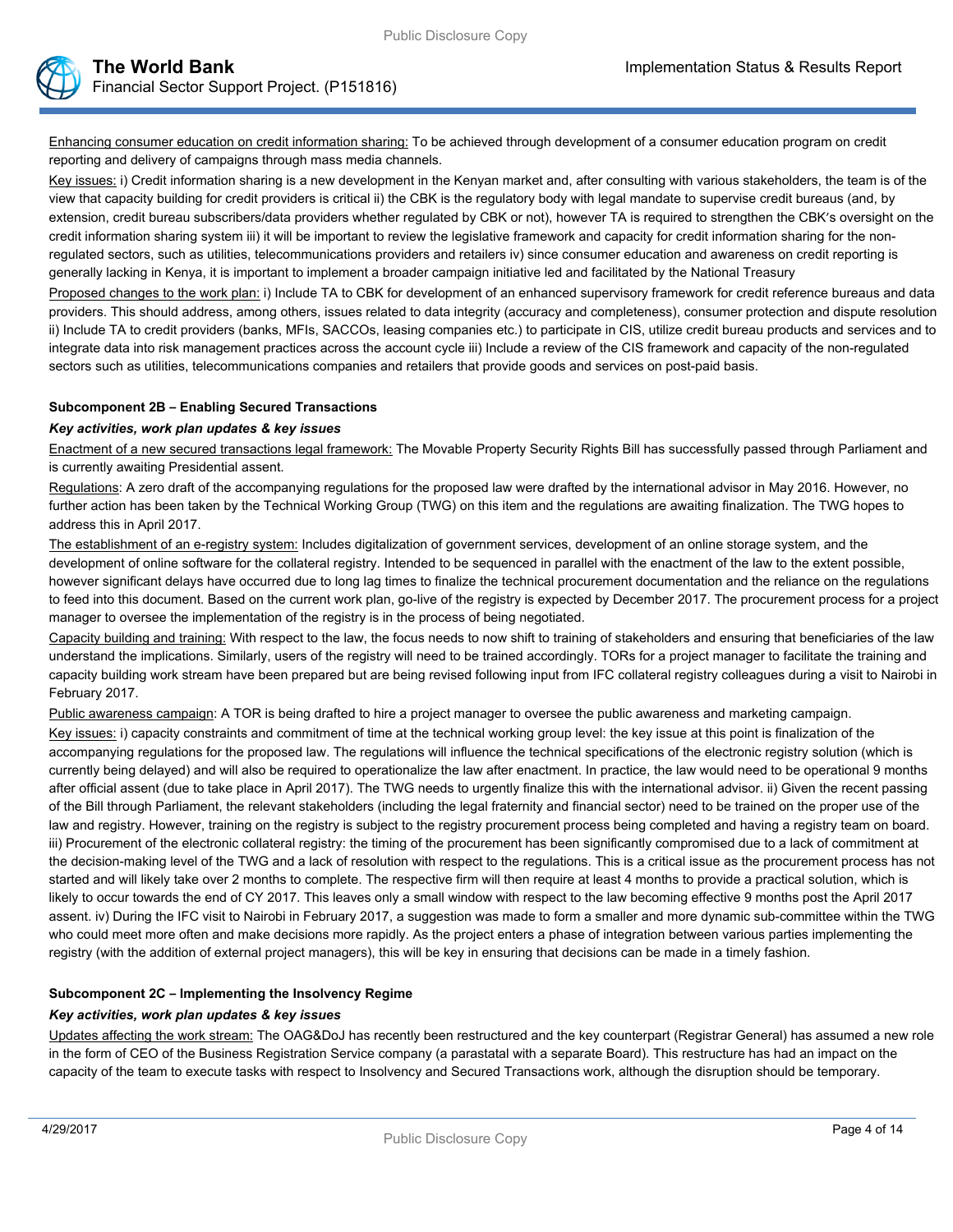

Review of insolvency regulations: Procurement of a specialist to assist the OAG/DoJ in a review of the insolvency law and regulations has been underway. The preferred candidate has been contacted but the contract is under negotiation following disputes over rate of compensation. Capacity building: Build capacity within DOJ and OAG on the Insolvency Act of 2015, and to build legal skills and competencies for the Insolvency

Section. The implementing team has attended various conferences under the training plan and are abreast of best practice updates.

Online data storage: To build an online system for data storage and retrieval to track insolvency proceedings in real time.

Key issues: i) ensure that the implementing regulations are developed appropriately to regulate the practitioners. The team at the OAG&DoJ have noticed inconsistencies with the regulations and urgently require a review of the existing regulations; ii) a key issue outstanding is the lack of training of the judiciary and other legal professionals on the Insolvency Act and regulations. This is an area of concern as judges are currently presiding over matters concerning areas of the law they have not been trained on. Similarly, other stakeholders have not received training. Once of the key reasons for the lack of judicial training has been an inability to bed down a suitable window to conduct the training due to a lack of availability of the judiciary. It is unlikely that availability will improve before the August 2017 elections. It may be worth considering combining judiciary training with the Secured Transactions law training in order to streamline this process; iii) licensing and certification of practitioners in conjunction with global good practice: this is currently underway; iv) synchronizing the law with the recently passed secured transactions law.

#### **Component 3: Increasing Availability of Long-term Finance**

This component will focus on strengthening the demand for and supply of long-term funds so that Kenya's growing development finance needs for longterm projects in infrastructure, housing, etc. can be met. The component will include support via consultancies, training and IT purchases

#### **Subcomponent 3A – Pensions**

#### *Key activities, work plan updates & key issues*

Development of National Pension Plan: includes strategy and implementation of plan for extending informal sector coverage. To be achieved through formulating a taskforce of stakeholders, chaired by the National Treasury with RBA as the Secretariat, to review existing arrangement and drive the development of a more integrated policy, coordinating all 'pillars' of pension provision. A study on how to increase coverage of informal sector pensions will form part of this review, and will focus on how to achieve scale at the Mbao mobile money-based pension scheme. The Taskforce has yet to launch the National Strategy. Support for the development of the document has been suggested. Expert consultants to undertake the review of informal sector pension coverage are currently under procurement.

Support for the establishment of the Public Sector Superannuation Scheme (PSSS): To be achieved through the upgrading of the Pension Management Information Systems (record keeping and reporting), including the biometric registration for members of the reformed, funded scheme. Governance training for the Governing Board of the fund will be provided in-house and through attendance of international courses. A follow up meeting with the Pension Department at the Treasury (responsible for establishing the PSSS) was held in Jan 2016. Following amendments to the 2012 PSSS Act made under the 2015 Finance Bill, the CS has certain key decisions to make including deciding upon a start date for the scheme, which categories workers will join and provide a budget estimate for the government/ employer 7.5% contributions (previous amounts provisionally allocated by the government were not based on accurate calculations). The PSSS has still to become operational. Approval to commence the collection of contributions is still awaiting approval by the Cabinet Secretariat, pending budget allocations. Support for the Pension Department has been provided (including forecasting of necessary contributions). Support for the Governing Board of the scheme will be provided as soon as appointed.

Update of RBA data management and reporting ICT systems: To be achieved through a through a needs-based review and the upgrading of the data management systems, including information extraction for risk-based supervision analysis. Procurement of system upgrades is currently underway.

Development of RBA's risk-based supervisory approach: To be achieved through a review of the Risk-based Supervision Toolkit, upgrading of certain modules (including fraud detection and enforcement), the development of and training on the use of an Inspection Manual for RBA staff, the drafting of Pension Fund Governance Guideline and sensitivity training on these new regulations for pension fund trustees. Consultant expert has been appointed and supervisory support work is due to commence shortly.

Mbao: a subsequent visit to Nairobi in January 2016 by Fiona Stewart revealed an increased focus on the Mbao platform as this has been used to attract savings in the informal sector. The platform faces IT constraints and the team has resolved to bring in a consultant to assess the robustness of the platform and provide a sustainable solution to enable growth in this space. Team is currently in the process of identifying consultants to undertake this. The Mbao Pension Scheme was launched on 28th June 2009 with the support of RBA to cater for the informal sector workers in Kenya. Since inception, Mbao has registered over 130,000 members of which 80,000 are currently active. However, growth has been very slow.

Key work plan amendments**:** i) Inclusion of support for the establishment of the PSSS (administrative and governance training). This was previously omitted as representatives from the Treasury's Pension Department were not present at the planning meeting. ii) coherent categorization of supervisory items within the work plan to ensure resources are able to be effectively used (with less TORs to draft and pilot through the approval system) ii) During the Jan 2016 visit, a request was made to the CMU to potentially fund a WBG PROST (Pension Reform Options Simulation Tool) modeling tool, which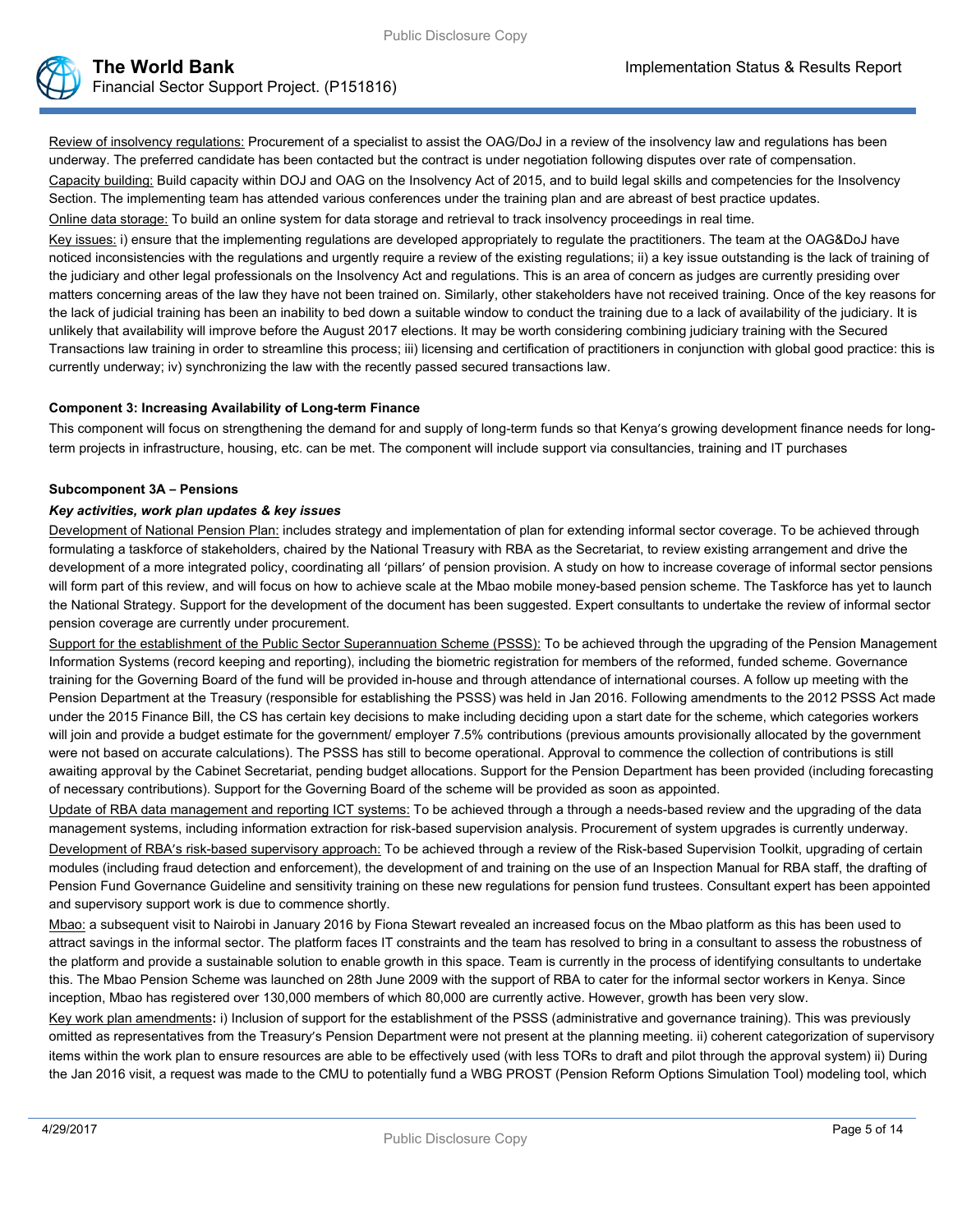

would be undertaken in collaboration with the SPL team. This would allow the Pension Department to present updated, independently verified numbers which will both aid the budgeting process and allow the PSSS to finally start to operate. The team will follow up on this request to determine if funding can be allocated and will amend the work plan accordingly.

Key issues: Procurement of ICT hardware and software to be reassessed to ensure compatibility with other regulatory areas (such as the IRA) following the passing of the FSA Bill in April June 2017.

#### **Subcomponent 3B – Insurance**

#### *Key activities, work plan updates & key issues*

ITC systems upgrades: To be achieved through upgrading data capacity and storage on the hardware side, and improved software systems to allow central processing of data from all supervised entities (agents, loss adjustors etc.), and enhanced risk-based supervision processes to be introduced. Procurement for the system upgrade is currently underway.

Regulatory and capacity building support for the IRA: To be achieved through the drafting of regulations to support new product areas (index insurance, micro-insurance, Takaful Islamic insurance etc.), the training of IRA staff in the supervision of these areas, and industry sensitization to the new regulations. The IRA has requested support to review the solvency and capital regulations drafted by the IRA team in order to comply with the riskbased capital regime introduced by the insurance amendments included in the Finance Act of September 2015. This review will be coordinated with the IFC project which is currently underway to draft investment regulations for the insurance sector. Regulatory and capacity building support on the topic of Takaful Insurance will be coordinated with the project on Islamic Finance which is being supported by FSD Kenya under the CMA. Investment regulation support has been provided and revised Investment Regulations have been discussed with industry. Additional regulations (including risk-based capital, technical provisions etc.) have been approved by the IRA Board, discussed with the Attorney General and are due to be gazette shortly. Further regulatory reforms await the passing of the Insurance Bill. Drafting of the National Pension Policy paper to commence shortly.

Key work plan amendments: i) IRA to include further support for the development of livestock and crop insurance in the work plan. The IRA need to collaborate further with Ministry of Agriculture, Land and Fisheries to ensure that adequate data collection and oversight is put in place for these new schemes, and training is required for IRA and other relevant central and local authorities on these new product areas ii) coherent categorization of supervisory items within the work plan to ensure resources are able to be effectively used (with less TORs to draft and pilot through the approval system) iii) Regarding the ICT upgrades, it is strongly recommended that only upgrades required for legal or essential operational reasons are undertaken by individual authorities ahead of the proposed FSA establishment.

Key issues: i) The passing of the Finance Bill on 1st October 2015 imposes an urgent legal requirement on the IRA to introduce risk-based capital requirements for insurance companies. Hence urgent systems upgrades, regulatory drafting and supervisory training to implement these legal requirements is needed. ii) Although the draft Insurance Bill is still pending (awaiting the passing of the FSA Bill), the IRA should continue drafting the sector specific regulations (index insurance, micro-insurance etc.) which will be required under this Act. iii) Procurement of ICT hardware and software to be reassessed to ensure compatibility with other regulatory areas (such as the RBA) in light of the following the passing of the FSA Bill in April June 2017.

#### **Subcomponent 3C – Capital Markets**

#### *Key activities, work plan updates & key issues*

Key activities relating to each component of FSSP: i) Component 1 - focuses on training, consulting services and IT investments for the PDMO (Public Debt Management Office), CMA (Capital Markets Authority), NIFC (Nairobi International Financial Centre) and strengthening of domestic CSD by supporting linkages with Euroclear ii) Component 2 - focuses on supporting the Government in project management, marketing and oversight of the next phase of mobile retail savings products iii) Component 3 – focuses on developing long-term finance.

Work plan updates: i) On M-Akiba: the product itself has a few limitations which the Treasury is aware of: 1) having the Exchange and brokers between the Treasury and investors who charge fees; 2) issuing a segmented 3-year bond for which there is no obvious secondary market liquidity. The team has proposed to support them with market research on: a) lessons learned from the launch of M-Akiba; b) improvements to the product so it best fits the profile of the unbanked potential savers (instead of the 3-year bond); c) institutional set ups to manage the platform to eliminate intermediation layers between the Treasury and investors; d) assessing the use of Fintech technology, particularly distributed ledger –Blockchain to simplify the platforms backing the system. The research is already planned in the work plan, and is awaiting the approval of the PDMO. ii) On strengthening the PDMO: the PDMO urgently needs to order Bloomberg terminals to follow the trading activities especially in the light of the move to E-Bond on the OTC market. The procurement has been initiated. iii) On the CSD: the team will explore whether the equipment required for the new CSD may be purchased under the FSSP.

Key issues: i) PDMO and sovereign debt market reforms: In April 2016, a new head was appointed at the PDMO, after a long vacancy. This helped put the emphasis on addressing inefficiencies in the sovereign debt markets, institutionally and substantially. Institutionally, the head of the PDMO launched monthly meetings with the market to inform and get feedback on reforms, and launched a monthly internal meeting with the CMA and CBK, chaired by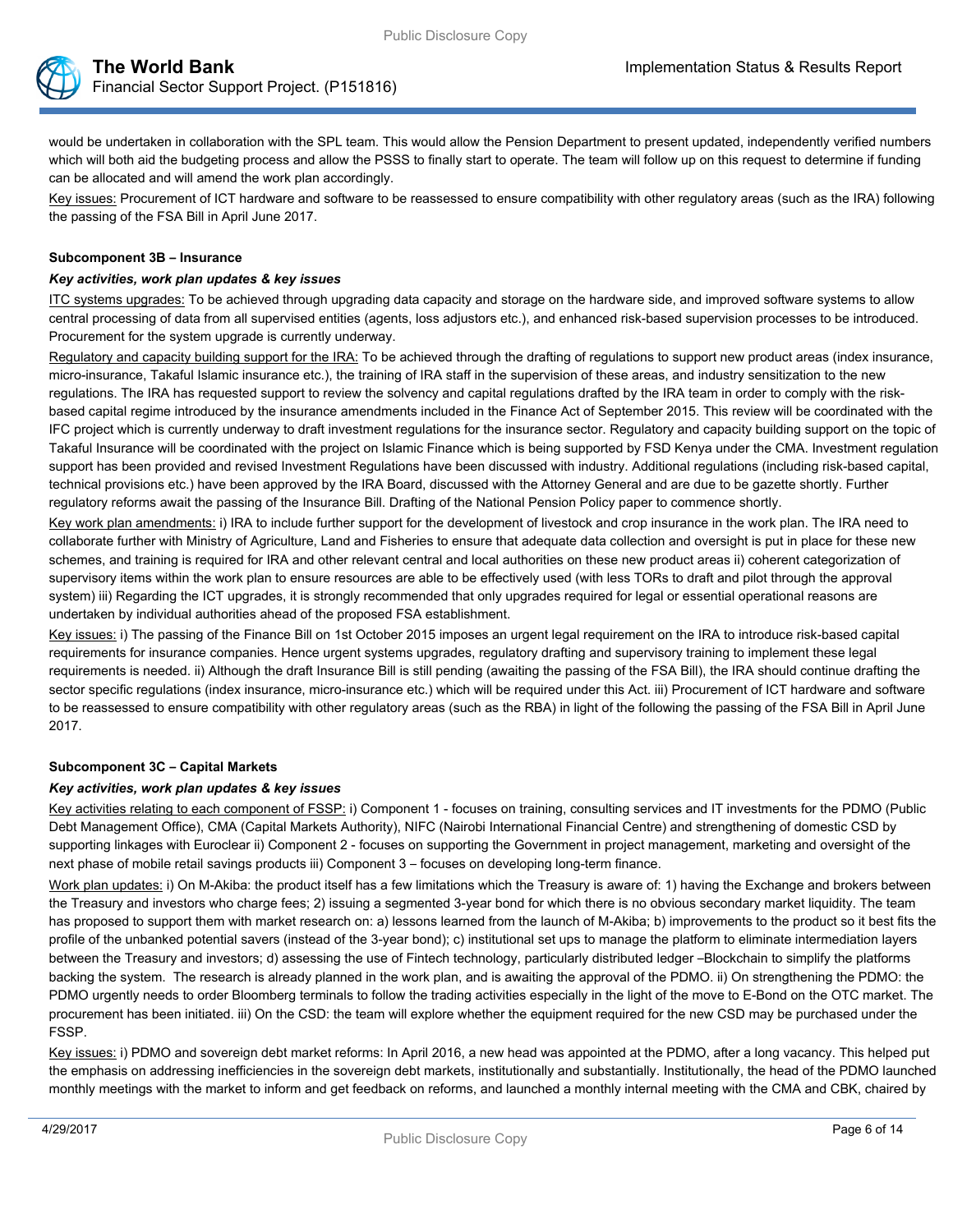



the CBK, in order to coordinate the reform program on the sovereign debt markets. On substance, a letter from the National Treasury to the CBK set up a comprehensive agenda on the automatization of the primary auction, separation of retail and wholesale investors in the primary auction, automatization of the OTC secondary market through the E-Bond platform from Bloomberg, and regular auction calendar. The first auction calendar was issued in July 2016, but was not followed by further updates. The OTC trading platform is pending the adoption by the CBK of trading rules for T-Bills, and clarity on the ownership of the company formed to oversee the trading of the T-Bonds. ii) Retail Mobile savings channels: In March 2017. M-Akiba, a mobile phone access to purchase government bonds in very small amounts, without the need for a bank account, was launched in its pilot phase. Transactions are from 30\$ to 140\$. It is the first of a kind mobile-only government bond. The launch was a pilot, for \$1.5 million, and the main launch for \$50 million is planned in June. Since 2011, the team from Finance and Markets worked with the CBK and the National treasury to design this product. As of April 6th, 2017, the bond was fully purchased by 5,692 investors. The Treasury and Safaricom will shortly launch an awareness campaign to support the June launch. In parallel, the CBK is finalizing the Treasury Mobile Direct (TMD) which would be the mobile channel for existing retail investors into government bonds (about 8000), and would allow the separation of retail and wholesale investors in the primary auction. iii) CSD: At the request of the CBK, The World Bank team started to work with the CBK in early 2017 on upgrading their Central Securities Depositary (CSD), to ensure automatization of processes, and reduce the settlement time for the sovereign debt market. The upgrade of the CSD is also needed for the proper functioning of the electronic trading platform for the OTC market. The FSSP loan may eventually support the upgrade of the CSD infrastructure. iv) Infrastructure finance: in early 2017 the World Bank team designed a comprehensive technical assistance program to crowd-in institutional investors into the financing of the PPP projects. Some PPP projects are coming to market, in the Toll road sector. The World Bank Group has the experience of developing a similar program in Colombia to mobilize pension funds into the financing of a large Toll Road Program, using a capital market investment vehicle, which is providing a reference to the Kenya program. The objective is to bring local currency financing so as to reduce the contingent liabilities of the government (with respect to the foreign exchange risk). v) On new instruments: under complementary technical assistance to the loan, the WBG has been working actively with the CMA to structure a new asset class, Asset Backed Securities (ABS). The VAT tax treatment of this transaction was an obstacle to the development of this product as charging VAT did not make it economically viable. The WBG prepared material to justify the rationale for exemption, and in March 2017, the Budget Speech recognized VAT exemptions for ABS. Amendments to the VAT Act are expected to be made through the Finance Bill 2017. vi) Framework for short selling: as of March 2017, the CMA has completed its revision to the framework for securities lending and borrowing, after various rounds of market consultations. It is expected that the regulations would be issued by the end of June. Recommendations in the short term: i) Implement the government bond/bill auction automation. ii) Implement the separation of retail and wholesale investors in government's bond auctions for primary issues (which should be effective with the implementation of the Treasury Mobile Direct). iii) Release of the auction calendar at regular intervals without interruption. iv) Approval of the trading rules for the T-Bills in order to launch the E-bond platform for OTC secondary government debt market v) Implement a framework for horizontal repo. This is essential for banks' daily liquidity management, CBK's monetary policy and liquidity and requires the joint leadership of CBK and PDMO.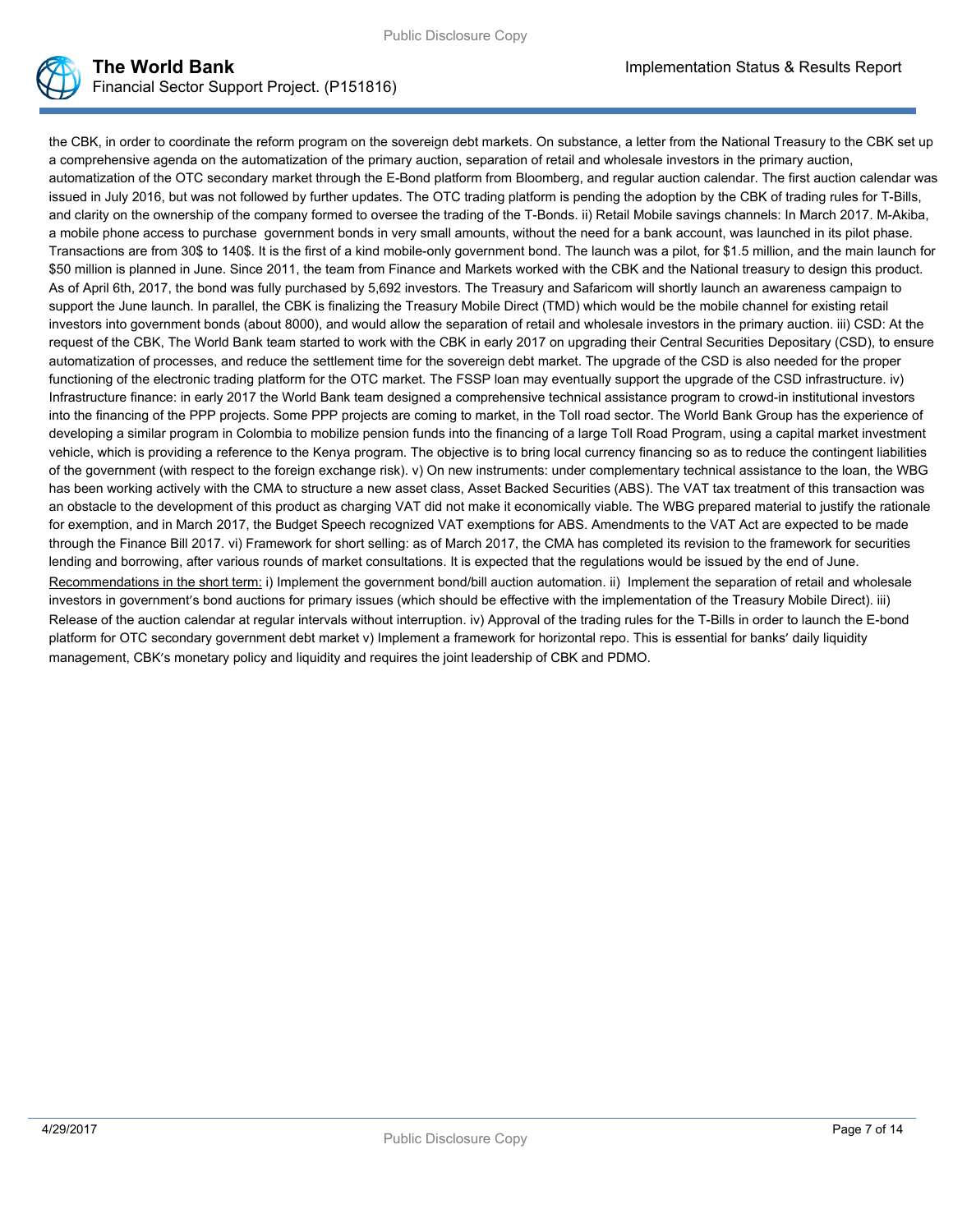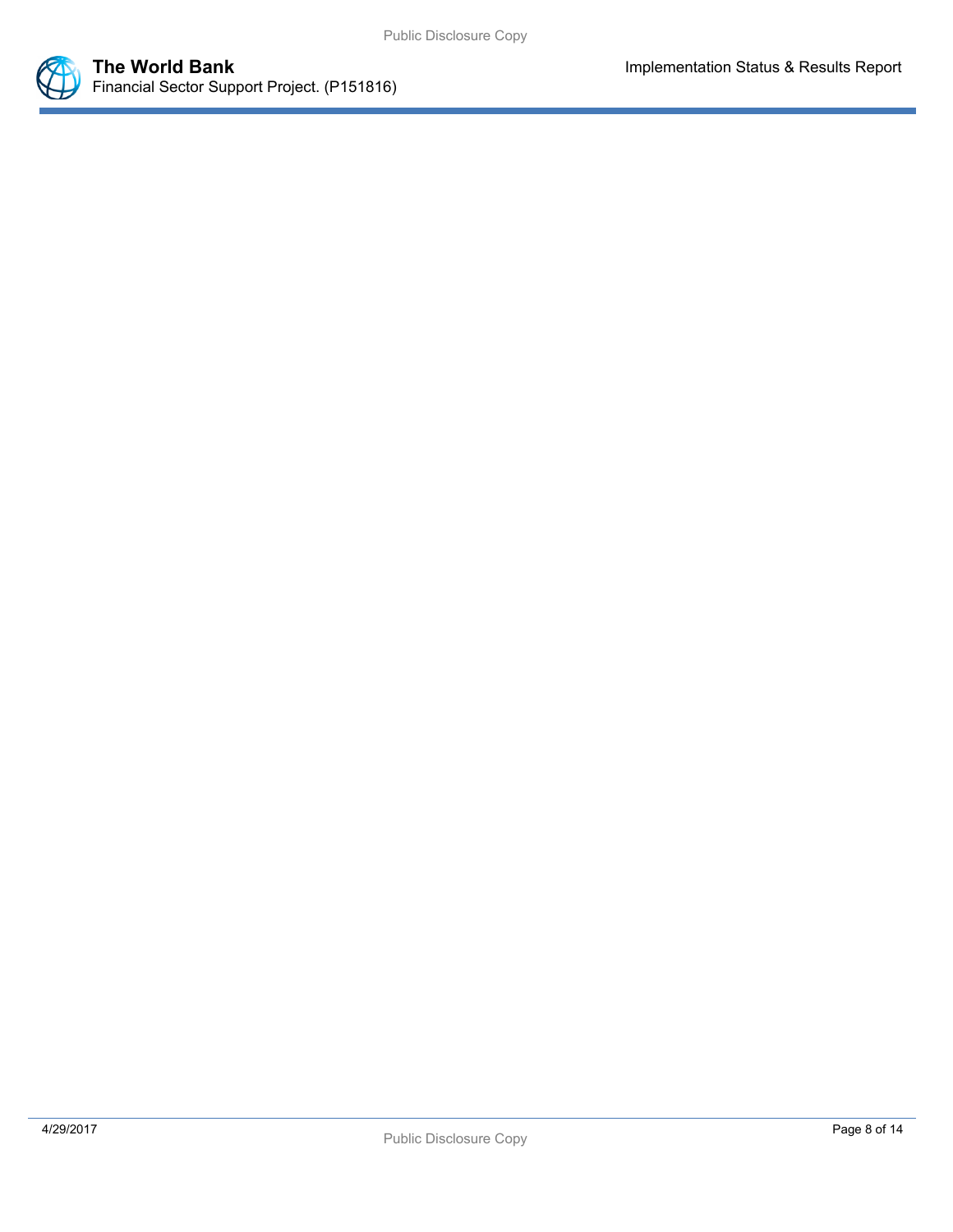

## **Risks**

## **Systematic Operations Risk-rating Tool**

| <b>Risk Category</b>                                            | Rating at Approval       | <b>Previous Rating</b>   | <b>Current Rating</b>                               |
|-----------------------------------------------------------------|--------------------------|--------------------------|-----------------------------------------------------|
| <b>Political and Governance</b>                                 | • Substantial            | • Substantial            | • Substantial                                       |
| Macroeconomic                                                   | • Moderate               | • Moderate               | • Moderate                                          |
| Sector Strategies and Policies                                  | • Moderate               | • Moderate               | • Moderate                                          |
| Technical Design of Project or Program                          | • Moderate               | • Moderate               | • Moderate                                          |
| Institutional Capacity for Implementation and<br>Sustainability | $\bullet$ Low            | $\bullet$ Low            | $\bullet$ Low                                       |
| Fiduciary                                                       | • Moderate               | • Moderate               | • Moderate                                          |
| <b>Environment and Social</b>                                   | $\bullet$ Low            | $\bullet$ Low            | $\bullet$ Low                                       |
| <b>Stakeholders</b>                                             | $\bullet$ Low            | $\bullet$ Low            | • Low                                               |
| Other                                                           | $\overline{\phantom{m}}$ | $\overline{\phantom{m}}$ | $\hspace{0.05cm} -\hspace{0.05cm} -\hspace{0.05cm}$ |
| Overall                                                         | • Moderate               | • Moderate               | • Moderate                                          |
|                                                                 |                          |                          |                                                     |

## **Results**

## **Project Development Objective Indicators**

 Progress towards achieving compliance with Essential Criteria of Basel Core Principles 12 (consolidated supervision) and 13 (home-host relations) (Text, Custom)

|       | <b>Baseline</b> | Actual (Previous)                                   | Actual (Current) | End Target  |
|-------|-----------------|-----------------------------------------------------|------------------|-------------|
| Value | MNC/LC          | $\hspace{0.05cm} -\hspace{0.05cm} -\hspace{0.05cm}$ | <b>NA</b>        | Compliant   |
| Date  | 01-May-2015     | 19-Sep-2016                                         | 30-Dec-2016      | 31-Jul-2020 |
|       |                 |                                                     |                  |             |
|       |                 |                                                     |                  |             |

| $\triangleright$ Reduced net interest margin (Text, Custom) |                 |                   |                  |            |
|-------------------------------------------------------------|-----------------|-------------------|------------------|------------|
|                                                             | <b>Baseline</b> | Actual (Previous) | Actual (Current) | End Target |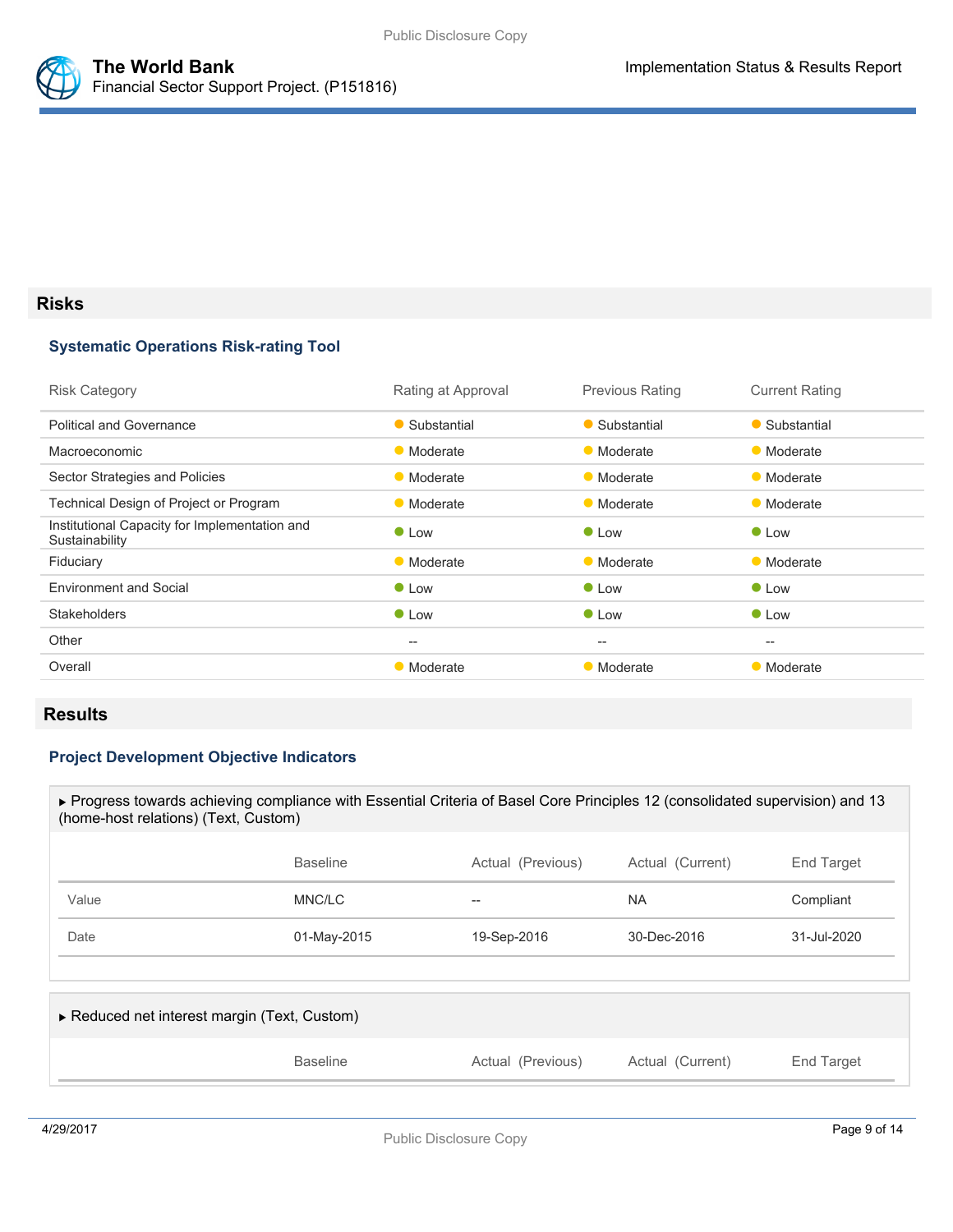



Financial Sector Support Project. (P151816)

|                     | $- -$ | No.         | Yes         |
|---------------------|-------|-------------|-------------|
| 01-May-2015<br>Date | $- -$ | 30-Dec-2016 | 31-Jul-2020 |

## Long-term assets held by pension funds (Percentage, Custom)

|       | <b>Baseline</b> | Actual (Previous) | Actual (Current) | End Target  |
|-------|-----------------|-------------------|------------------|-------------|
| Value | 47.00           | 47.00             | 49.00            | 52.00       |
| Date  | 01-May-2015     | 19-Sep-2016       | 19-Sep-2016      | 31-Jul-2020 |

## Overall Comments

## **Intermediate Results Indicators**

| ▶ Mapping exercise of financial conglomerates (Text, Custom)                   |                 |                   |                  |             |  |
|--------------------------------------------------------------------------------|-----------------|-------------------|------------------|-------------|--|
|                                                                                | <b>Baseline</b> | Actual (Previous) | Actual (Current) | End Target  |  |
| Value                                                                          | <b>No</b>       | $-$               | <b>No</b>        | Yes         |  |
| Date                                                                           | 01-May-2015     | 19-Sep-2016       | 30-Dec-2016      | 31-Jul-2020 |  |
| Comments<br>Exercise is ongoing, final results to be reported in Q3 pf FY16/17 |                 |                   |                  |             |  |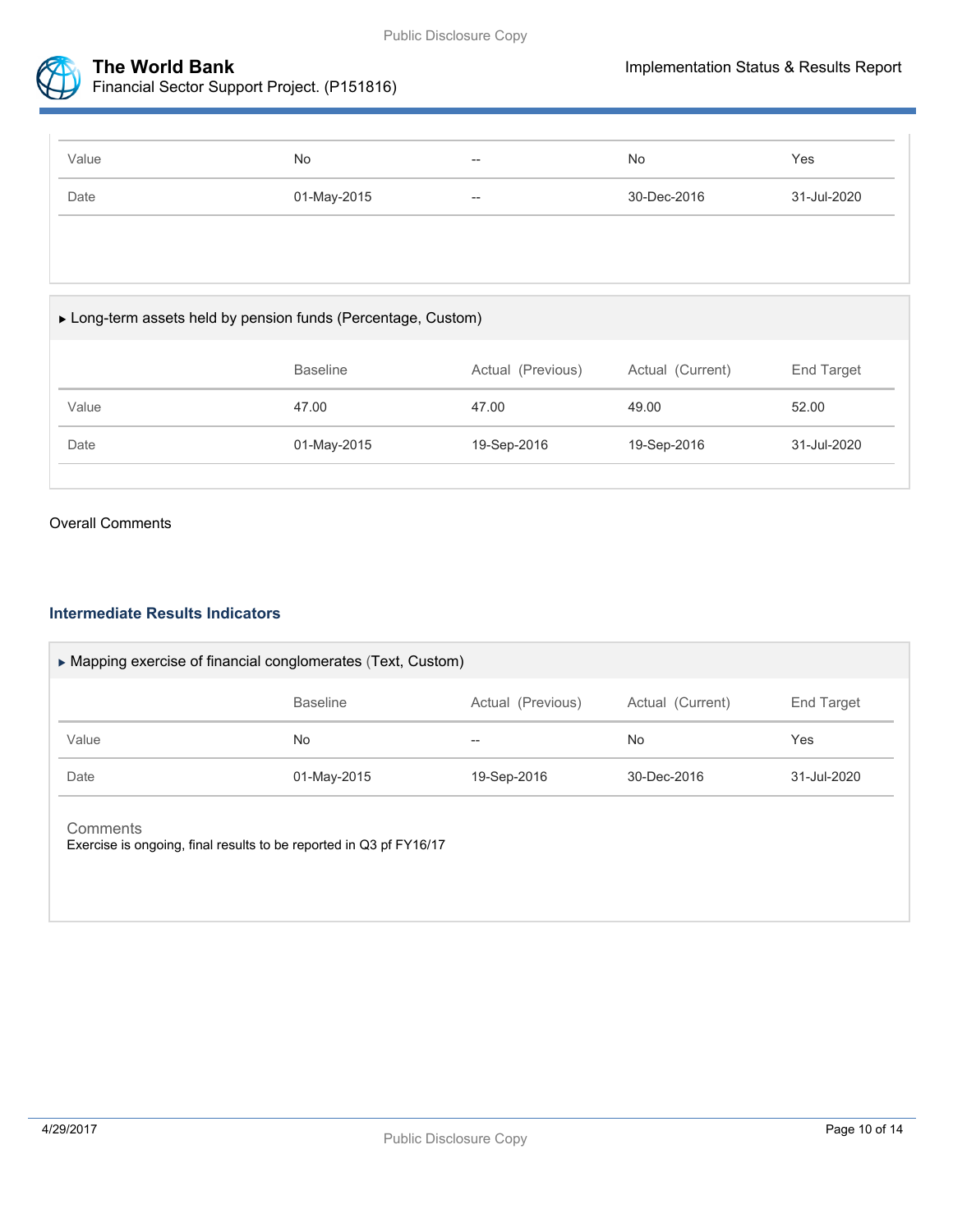

| Number of MDAs services using electronic payment instruments (Number, Custom) |             |                          |             |             |  |
|-------------------------------------------------------------------------------|-------------|--------------------------|-------------|-------------|--|
| <b>Baseline</b><br>Actual (Previous)<br>Actual (Current)<br>End Target        |             |                          |             |             |  |
| Value                                                                         | 0.00        | $\overline{\phantom{m}}$ | 174.00      | 3.000.00    |  |
| Date                                                                          | 01-May-2015 | $\overline{\phantom{a}}$ | 30-Dec-2016 | 31-Jul-2020 |  |
|                                                                               |             |                          |             |             |  |

| Increase in Pension coverage (Percentage, Custom) |                 |                   |                  |             |  |
|---------------------------------------------------|-----------------|-------------------|------------------|-------------|--|
|                                                   | <b>Baseline</b> | Actual (Previous) | Actual (Current) | End Target  |  |
| Value                                             | 15.00           | 15.00             | 18.20            | 20.00       |  |
| Date                                              | 01-May-2015     | 19-Sep-2016       | 30-Dec-2016      | 31-Jul-2020 |  |
|                                                   |                 |                   |                  |             |  |

| ► Draft framework for sub-national entities on debt management (Text, Custom) |                 |                          |                  |             |  |
|-------------------------------------------------------------------------------|-----------------|--------------------------|------------------|-------------|--|
|                                                                               | <b>Baseline</b> | Actual (Previous)        | Actual (Current) | End Target  |  |
| Value                                                                         | No              | $\overline{\phantom{m}}$ | <b>No</b>        | Yes         |  |
| Date                                                                          | 01-May-2015     | $- -$                    | 30-Dec-2016      | 31-Jul-2020 |  |

**Comments** 

A County financing paper developed and shared with Capital Markets National Steering Committee

 $\blacktriangleright$  Increase in banked retail investor accounts accessing TMD (Number, Custom)

|       | <b>Baseline</b> | Actual (Previous) | Actual (Current) | End Target  |
|-------|-----------------|-------------------|------------------|-------------|
| Value | 15,000.00       | $- -$             | 0.00             | 150,000.00  |
| Date  | 01-May-2015     | $- -$             | 30-Dec-2016      | 31-Jul-2020 |

#### **Comments**

The baseline figure has been recommended for amendment to zero.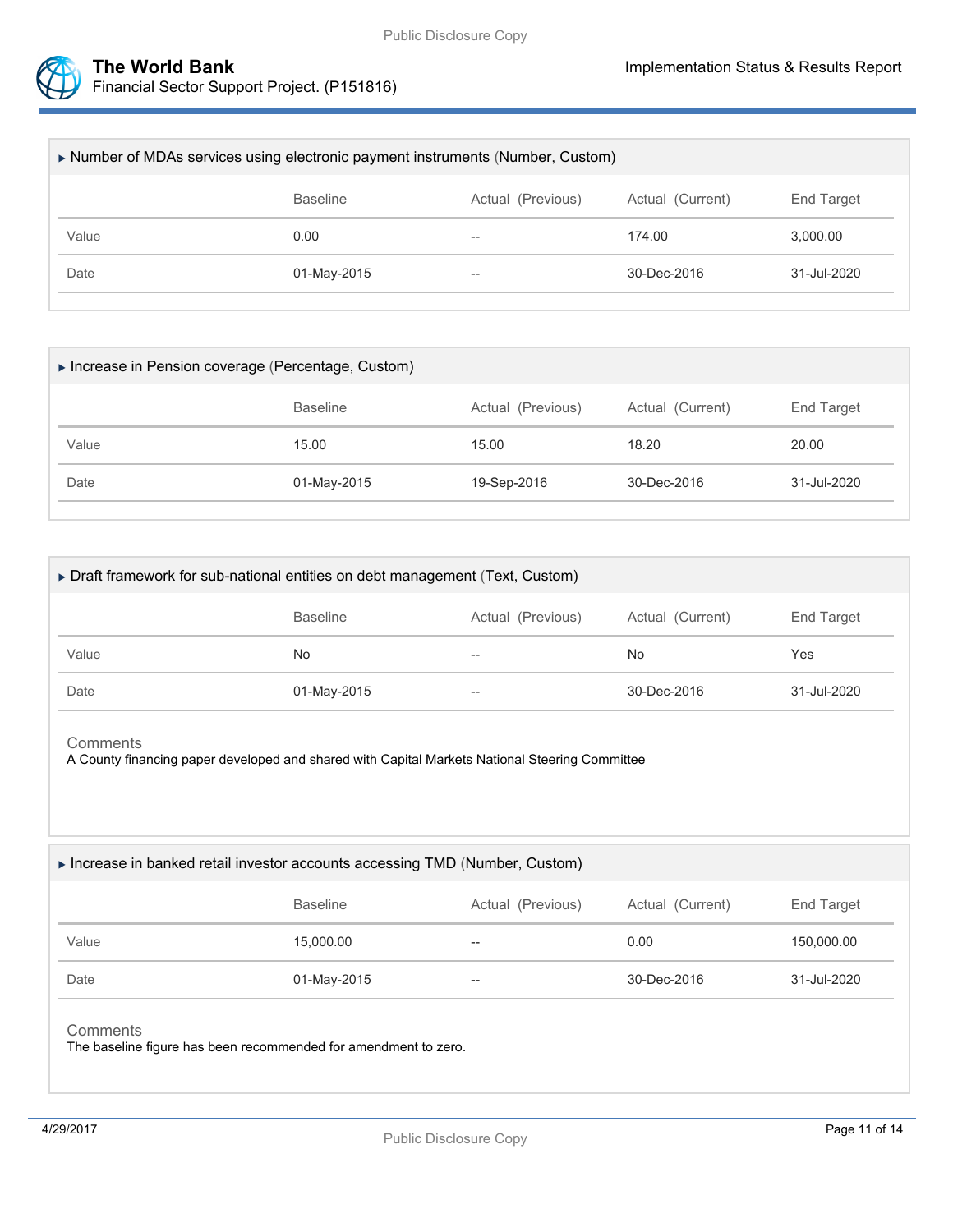

| ▶ Draft legal framework for a secured transactions regime (Text, Custom)          |                 |                   |                  |             |  |
|-----------------------------------------------------------------------------------|-----------------|-------------------|------------------|-------------|--|
|                                                                                   | <b>Baseline</b> | Actual (Previous) | Actual (Current) | End Target  |  |
| Value                                                                             | No              | --                | <b>No</b>        | Yes         |  |
| Date                                                                              | 01-May-2015     |                   | 30-Dec-2016      | 31-Jul-2020 |  |
| <b>Comments</b><br>The Bill is in Parliament and has passed the 2nd reading stage |                 |                   |                  |             |  |
| ▶ Depth of credit information index (Number, Custom)                              |                 |                   |                  |             |  |
|                                                                                   | <b>Baseline</b> | Actual (Previous) | Actual (Current) | End Target  |  |
| Value                                                                             | 0.00            | 1.00              | 7.00             | 3.00        |  |
| Date                                                                              | 01-May-2015     | 19-Sep-2016       | 30-Dec-2016      | 31-Jul-2020 |  |
|                                                                                   |                 |                   |                  |             |  |

| ► Draft framework / regulation for new long term products (Number, Custom) |                 |                   |                  |             |  |  |
|----------------------------------------------------------------------------|-----------------|-------------------|------------------|-------------|--|--|
|                                                                            | <b>Baseline</b> | Actual (Previous) | Actual (Current) | End Target  |  |  |
| Value                                                                      | 0.00            | $- -$             | 0.00             | 2.00        |  |  |
| Date                                                                       | 01-May-2015     | $- -$             | 30-Dec-2016      | 31-Jul-2020 |  |  |

#### **Comments**

Policy Guidance Note on Exchange Traded Funds. Draft Framework 1. Policy Guidance Note on Asset Backed Securities 2. Policy Guidance Note on Global Depository Receipts and Global Depository Notes. 3. Amendments to the Public Offers and CIS Regulations to allow for regional issuance and marketing of products.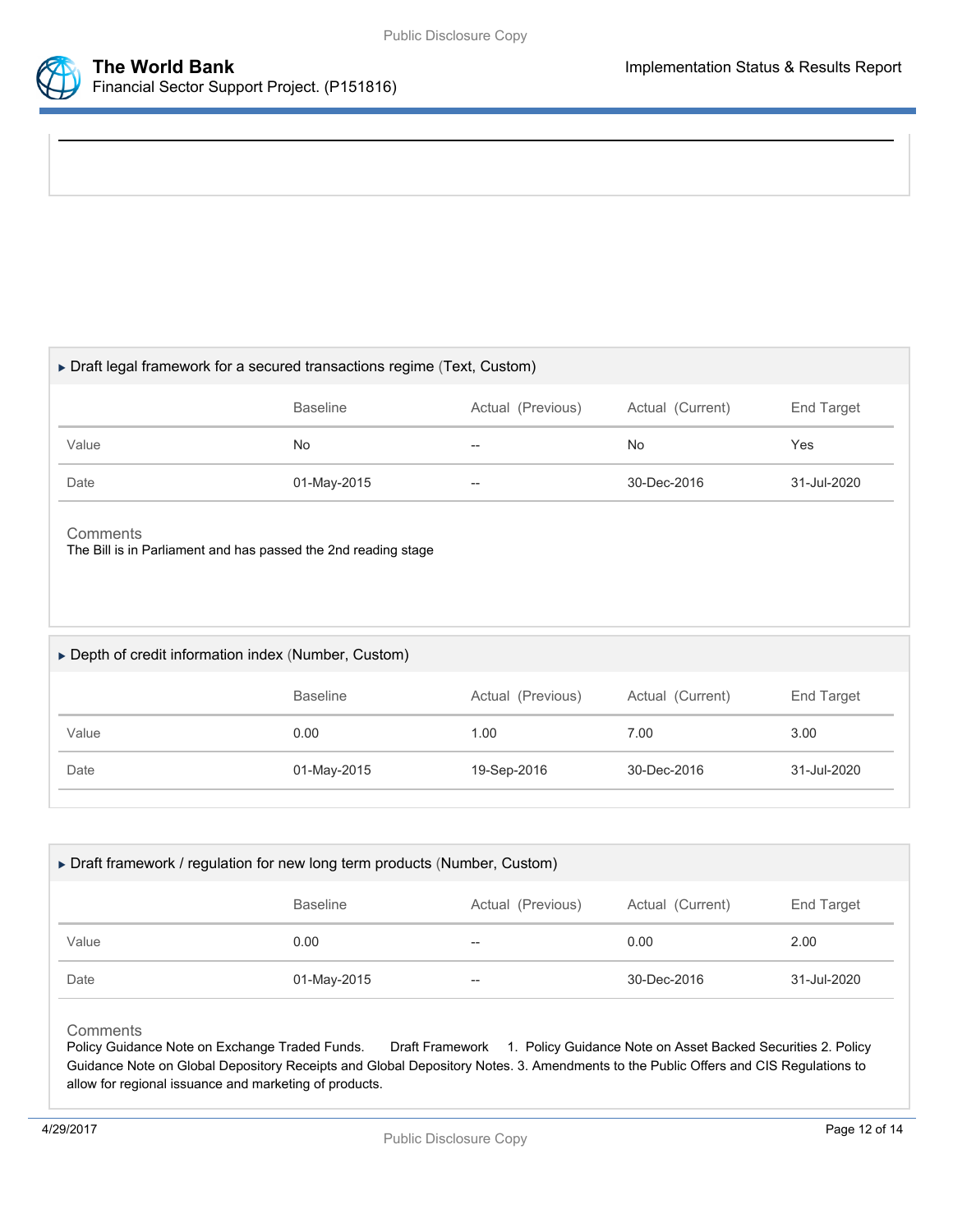

| ► Increase in volume of secondary market transactions of government debt (Text, Custom) |             |                  |             |  |  |  |  |
|-----------------------------------------------------------------------------------------|-------------|------------------|-------------|--|--|--|--|
| <b>Baseline</b><br>Actual (Previous)                                                    |             | Actual (Current) | End Target  |  |  |  |  |
| N/A                                                                                     | $- -$       | Yes              | Yes         |  |  |  |  |
| 01-May-2015                                                                             | 19-Sep-2016 | 30-Dec-2016      | 31-Jul-2020 |  |  |  |  |
|                                                                                         |             |                  |             |  |  |  |  |

| Increase in Insurance coverage (Percentage, Custom) |                 |                   |                  |             |  |  |  |
|-----------------------------------------------------|-----------------|-------------------|------------------|-------------|--|--|--|
|                                                     | <b>Baseline</b> | Actual (Previous) | Actual (Current) | End Target  |  |  |  |
| Value                                               | 3.70            | $- -$             | 2.92             | 6.00        |  |  |  |
| Date                                                | 01-May-2015     | $\hspace{0.05cm}$ | 19-Sep-2016      | 31-Jul-2020 |  |  |  |
|                                                     |                 |                   |                  |             |  |  |  |

### Overall Comments

# **Data on Financial Performance**

## **Disbursements (by loan)**

| Project | Loan/Credit/TF Status Currency Original Revised Cancelled Disbursed |               |       |       |      |      | Undisbursed | Disbursed |
|---------|---------------------------------------------------------------------|---------------|-------|-------|------|------|-------------|-----------|
| P151816 | IDA-56270                                                           | Effective XDR | 26.30 | 26.30 | 0.00 | 2.36 | 23.94       | 9%        |

## **Key Dates (by loan)**